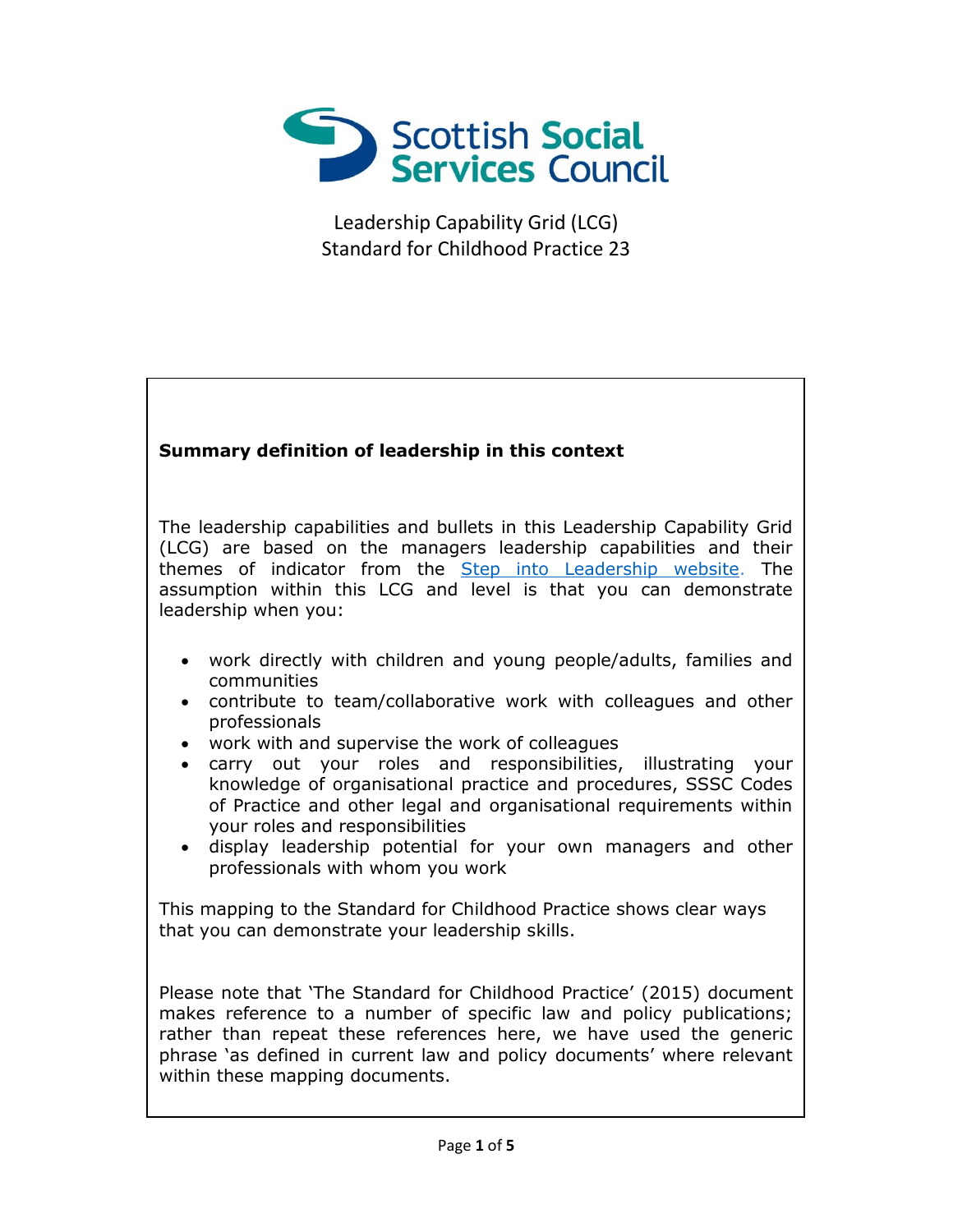

| Leadership<br>capabilities | When taking responsibility for identifying and supporting the<br>learning and professional development needs of workers for<br>whom you are responsible and for supporting students<br>learning in and through the workplace you can demonstrate<br>leadership capabilities by:                                                                                                                                                                                                                                                                                                                                                                                                                                                                                                                                                                                                                                                      |
|----------------------------|--------------------------------------------------------------------------------------------------------------------------------------------------------------------------------------------------------------------------------------------------------------------------------------------------------------------------------------------------------------------------------------------------------------------------------------------------------------------------------------------------------------------------------------------------------------------------------------------------------------------------------------------------------------------------------------------------------------------------------------------------------------------------------------------------------------------------------------------------------------------------------------------------------------------------------------|
| <b>Vision</b>              | Providing a vision for those with whom you work and your<br>organisation when you:<br>See how best to make a difference when:<br>working with colleagues to identify their continuing professional<br>learning needs and plan and coordinate the delivery of appropriate<br>learning programmes (23.5)<br>Communicate and promote ownership of the vision when:<br>working with colleagues to identify their continuing professional<br>learning needs and plan and coordinate the delivery of appropriate<br>learning programmes (23.5)<br>Promote a public service ethos when:<br>managing the quality of what workers do with children and young<br>people and identify gaps in their professional learning (23.4)<br>Think and plan strategically when:<br>working with colleagues to identify their continuing professional<br>learning needs and plan and coordinate the delivery of appropriate<br>learning programmes (23.5) |
| Self-<br>leadership        | Displaying self leadership when you:<br>Demonstrate and adapt leadership when:<br>establishing effective working relationships with learners (23.1)<br>$\bullet$<br>creating an environment for learning that enables and supports<br>$\bullet$<br>professional learning and where practice is valued and developed<br>(23.2)<br>working with colleagues to identify their continuing professional<br>$\bullet$<br>learning needs and plan and coordinate the delivery of appropriate<br>learning programmes (23.5)<br>Challenge discrimination and oppression when;<br>managing the quality of what workers do with children and young<br>people and identify gaps in their professional learning (23.4)                                                                                                                                                                                                                            |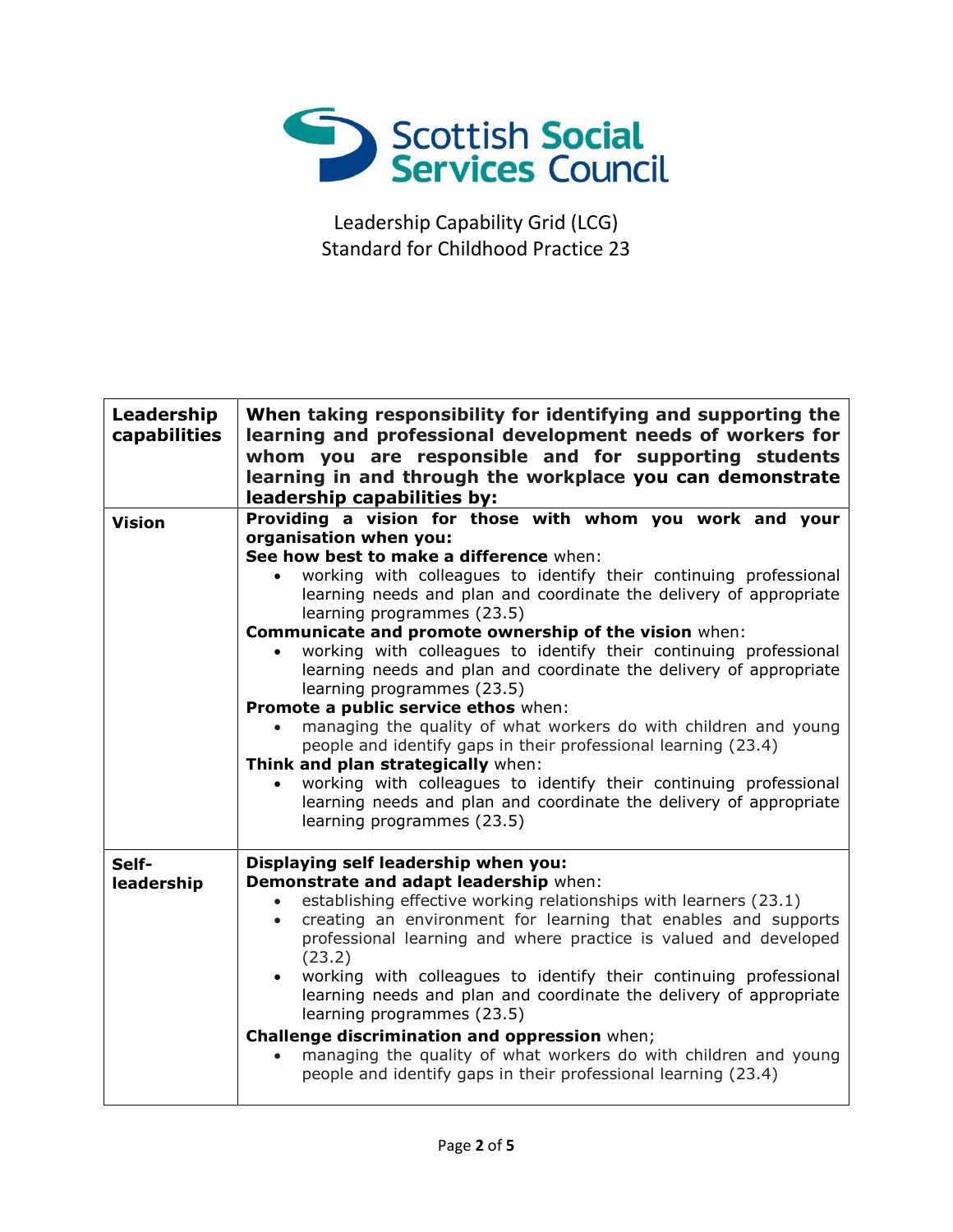

| <b>Motivating</b>           | Motivating and inspiring others when you:                                                                                                                                                                                                                                                                                                                              |
|-----------------------------|------------------------------------------------------------------------------------------------------------------------------------------------------------------------------------------------------------------------------------------------------------------------------------------------------------------------------------------------------------------------|
| and inspiring               | Inspire people by personal example when:                                                                                                                                                                                                                                                                                                                               |
| others                      | creating an environment for learning that enables and supports<br>$\bullet$<br>professional learning and where practice is valued and developed                                                                                                                                                                                                                        |
|                             | (23.2)<br>encouraging and facilitating others to reflect on existing and new<br>$\bullet$<br>principles and practice, to share knowledge and evaluate their<br>learning $(23.3)$<br>working with colleagues to identify their continuing professional<br>$\bullet$<br>learning needs and plan and coordinate the delivery of appropriate<br>learning programmes (23.5) |
|                             | Recognise and value the contribution of others when:                                                                                                                                                                                                                                                                                                                   |
|                             | encouraging and facilitating others to reflect on existing and new<br>principles and practice, to share knowledge and evaluate their<br>learning (23.3)                                                                                                                                                                                                                |
|                             | leading arrangements for the support, mentoring and supervision of<br>$\bullet$<br>students on work placements (23.6)                                                                                                                                                                                                                                                  |
|                             | Drive the creation of a learning and performance culture when:                                                                                                                                                                                                                                                                                                         |
|                             | establishing effective working relationships with learners (23.1)<br>creating an environment for learning that enables and supports<br>$\bullet$<br>professional learning and where practice is valued and developed<br>(23.2)                                                                                                                                         |
|                             | encouraging and facilitating others to reflect on existing and new<br>$\bullet$<br>principles and practice, to share knowledge and evaluate their<br>learning (23.3)                                                                                                                                                                                                   |
|                             | working with colleagues to identify their continuing professional<br>learning needs and plan and coordinate the delivery of appropriate<br>learning programmes (23.5)                                                                                                                                                                                                  |
|                             | leading arrangements for the support, mentoring and supervision of<br>$\bullet$<br>students on work placements (23.6)                                                                                                                                                                                                                                                  |
| <b>Empowering</b><br>people | <b>Empowering people when you:</b><br>Enable leadership at all levels when:                                                                                                                                                                                                                                                                                            |
|                             | encouraging and facilitating others to reflect on existing and new<br>$\bullet$<br>principles and practice, to share knowledge and evaluate their<br>learning $(23.3)$                                                                                                                                                                                                 |
|                             | leading arrangements for the support, mentoring and supervision of<br>$\bullet$<br>students on work placements (23.6)<br>Drive a knowledge management culture when:                                                                                                                                                                                                    |
|                             | creating an environment for learning that enables and supports<br>$\bullet$                                                                                                                                                                                                                                                                                            |
|                             | professional learning and where practice is valued and developed                                                                                                                                                                                                                                                                                                       |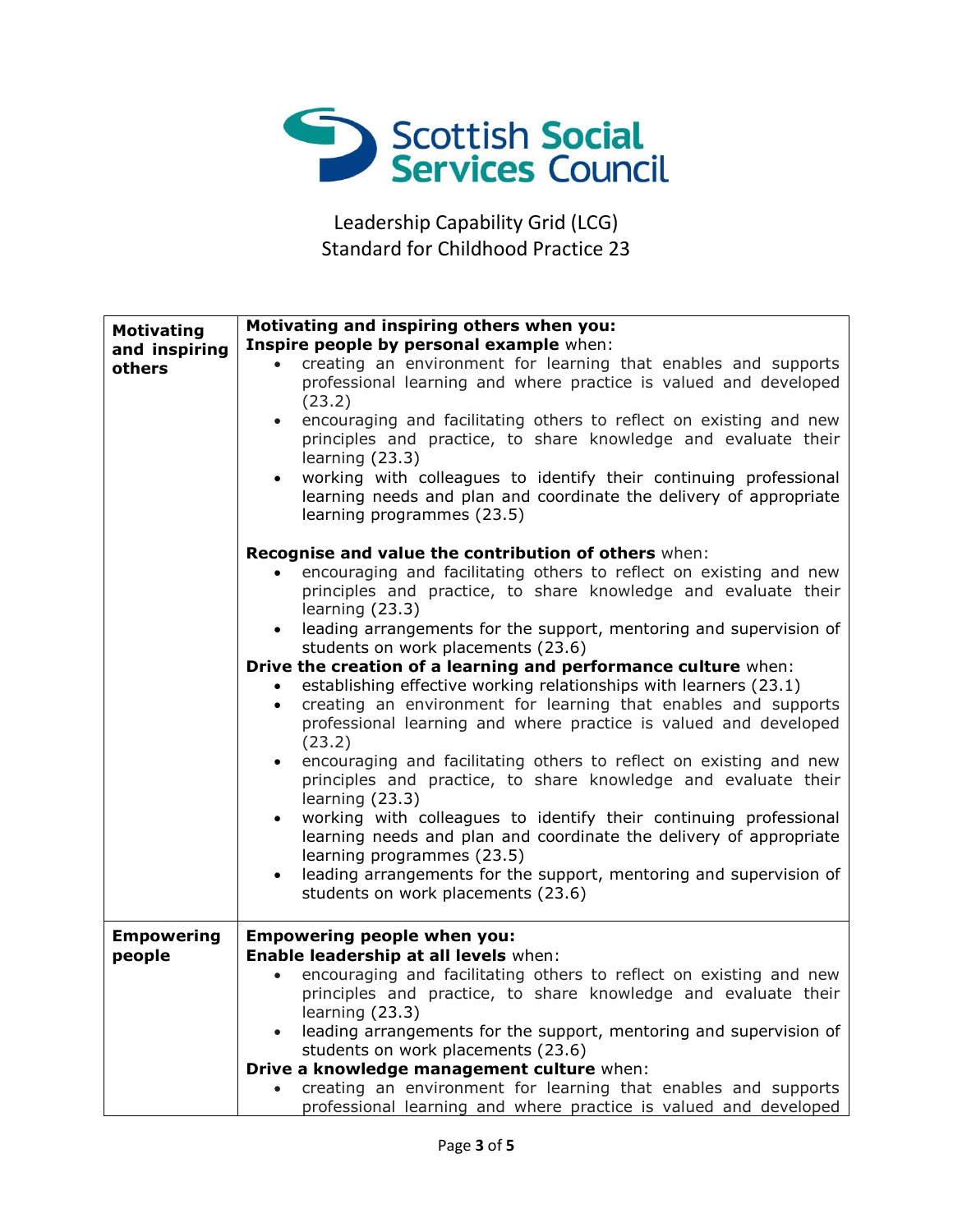

|                      | (23.2)                                                                                                                                            |
|----------------------|---------------------------------------------------------------------------------------------------------------------------------------------------|
|                      | encouraging and facilitating others to reflect on existing and new<br>$\bullet$<br>principles and practice, to share knowledge and evaluate their |
|                      | learning (23.3)                                                                                                                                   |
|                      | working with colleagues to identify their continuing professional                                                                                 |
|                      | learning needs and plan and coordinate the delivery of appropriate<br>learning programmes (23.5)                                                  |
|                      | leading arrangements for the support, mentoring an supervision of<br>$\bullet$                                                                    |
|                      | students on work placements (23.6)                                                                                                                |
|                      | Promote professional autonomy when:                                                                                                               |
|                      | encouraging and facilitating others to reflect on existing and new<br>$\bullet$                                                                   |
|                      | principles and practice, to share knowledge and evaluate their                                                                                    |
|                      | learning (23.3)<br>leading arrangements for the support, mentoring and supervision of<br>$\bullet$                                                |
|                      | students on work placements (23.6)                                                                                                                |
|                      |                                                                                                                                                   |
| <b>Collaborating</b> | <b>Collaborating and influencing when you:</b>                                                                                                    |
| and                  | Lead partnership working when:                                                                                                                    |
| influencing          | leading arrangements for the support, mentoring and supervision of<br>$\bullet$                                                                   |
|                      | students on work placements (23.6)                                                                                                                |
|                      | Influence people when:                                                                                                                            |
|                      | establishing effective working relationships with learning (23.1)<br>$\bullet$                                                                    |
|                      | creating an environment for learning that enables and supports<br>$\bullet$                                                                       |
|                      | professional learning and where practice is valued and developed                                                                                  |
|                      |                                                                                                                                                   |
|                      | (23.2)                                                                                                                                            |
|                      | encouraging and facilitating others to reflect on existing and new<br>$\bullet$                                                                   |
|                      | principles and practice, to share knowledge and evaluate their<br>learning (23.3)                                                                 |
|                      | working with colleagues to identify their continuing professional<br>$\bullet$                                                                    |
|                      | learning needs and plan and coordinate the delivery of appropriate                                                                                |
|                      | learning programmes (23.5)                                                                                                                        |
|                      | Understand and value the perspectives of others when:                                                                                             |
|                      | establishing effective working relationships with learning (23.1)<br>$\bullet$                                                                    |
|                      | working with colleagues to identify their continuing professional<br>$\bullet$                                                                    |
|                      | learning needs and plan and coordinate the delivery of appropriate                                                                                |
|                      | learning programmes (23.5)                                                                                                                        |
| <b>Creativity</b>    | Using creativity and innovation in your work when you:                                                                                            |
| and<br>innovation    | See opportunities to do things differently when:<br>encouraging and facilitating others to reflect on existing and new<br>$\bullet$               |